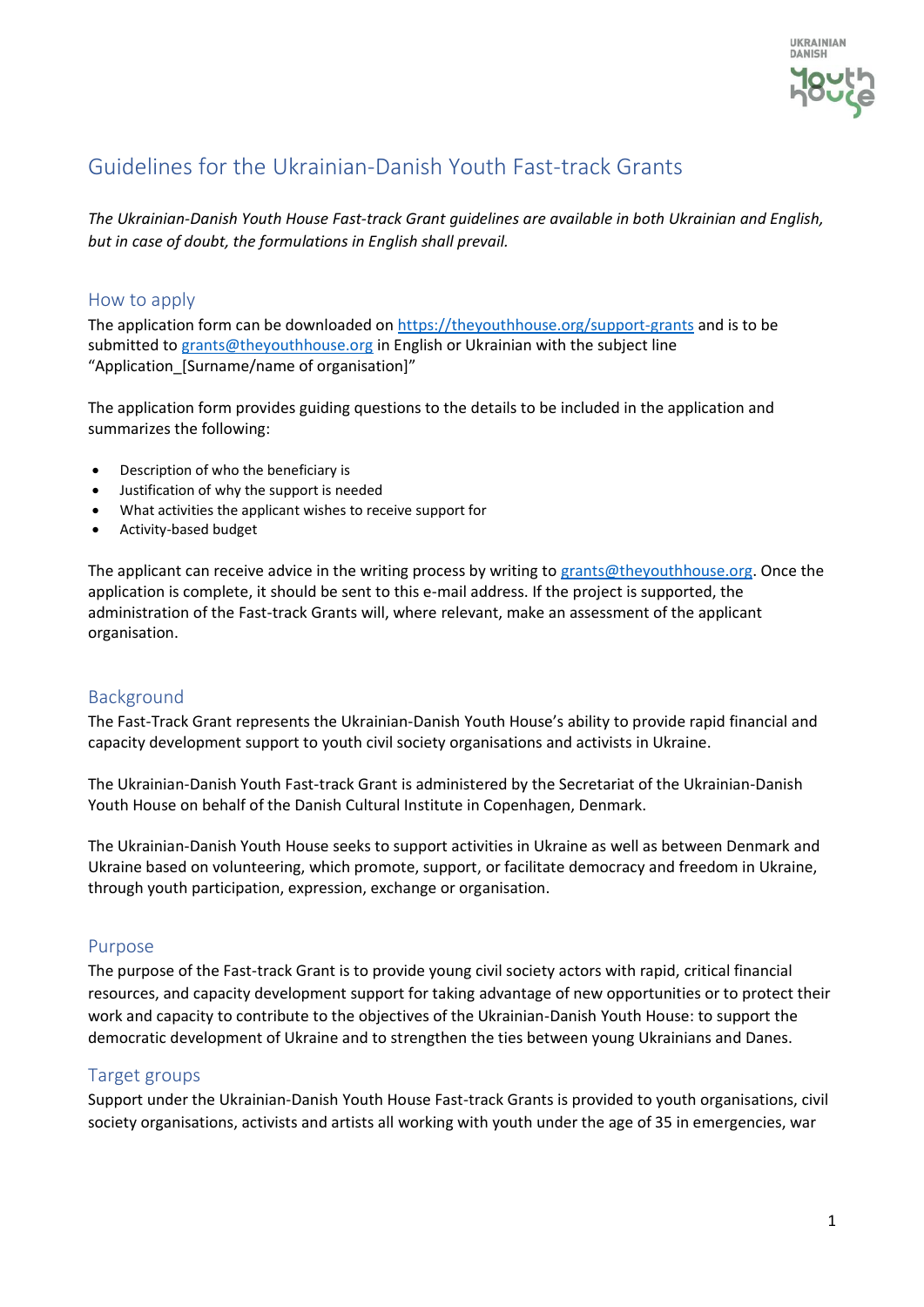

and serious political or legislative change. The target group is mainly people working in Ukraine, but applications for grants spent in relation to Ukraine during the war can also be considered.

# Eligible applicants

Young civil society based in Ukraine or based in Denmark, working in support of Ukraine. Young civil society is defined to include youth organisations, human rights defenders, civil society organisations working with youth below 35, artists, social movements, cultural organisation, independent activists and communitybased groups.

The applicant should either belong to the age group of 15-35 or work directly with people in this age group. As an individual applicant from Ukraine, one must be registered with Physical Entrepreneur Status (FOP).

## Eligible actions

The amount needed for the activities must be clearly outlined in a budget showing the individual costs.

The grant amount applied for should not exceed EUR 7,000. Co-financing is allowed if needed. The Fast-Track Grant reserves the right to reduce the amount granted to the individual applications, taking the limited funds available as well as other relevant factors into account.

The total budget for the Fast-track Grants is EUR 150,000 (approx. DKK 1,115,800) available from April 2022 through 2022. The suggested intervention(s) shall be concluded before the end of 2022.

Fast-track Grants can be provided for reactive as well as proactive action:

- A) Grants to locally-led activities for immediate relief and support
- B) Grants to locally-led activities for sustainable development
- C) Emergency assistance funds to individuals and groups under threat

## *NOTE: The Fast-Track Grants cannot be used for military equipment or direct military support.*

Projects that are expected to receive financial benefits/receive contributions from participants/generate revenue in any way will not be supported. All supported activities should be free for the participants.

## **A) Grants to provide immediate relief**

The activities are carried out to the benefit of a broader audience than the applicant, to provide immediate relief and support for people and communities inside Ukraine directly impacted by the invasion.

They can include:

- Humanitarian support
- Smaller reparations or restoration of shared areas (urban spaces, youth centres)
- Creating safe spaces for youth
- Educational projects to make up for lost education
- Emergency communication efforts
- Unforeseen expenses posing a risk to the survival of the organisation/its programs

## **B) Grants to provide sustainable development**

The activities will be aimed at creating a stronger, more sustainable and democratic Ukraine and Europe, providing activities creating lasting capacities for youth, long-term collaborations, exchange as well as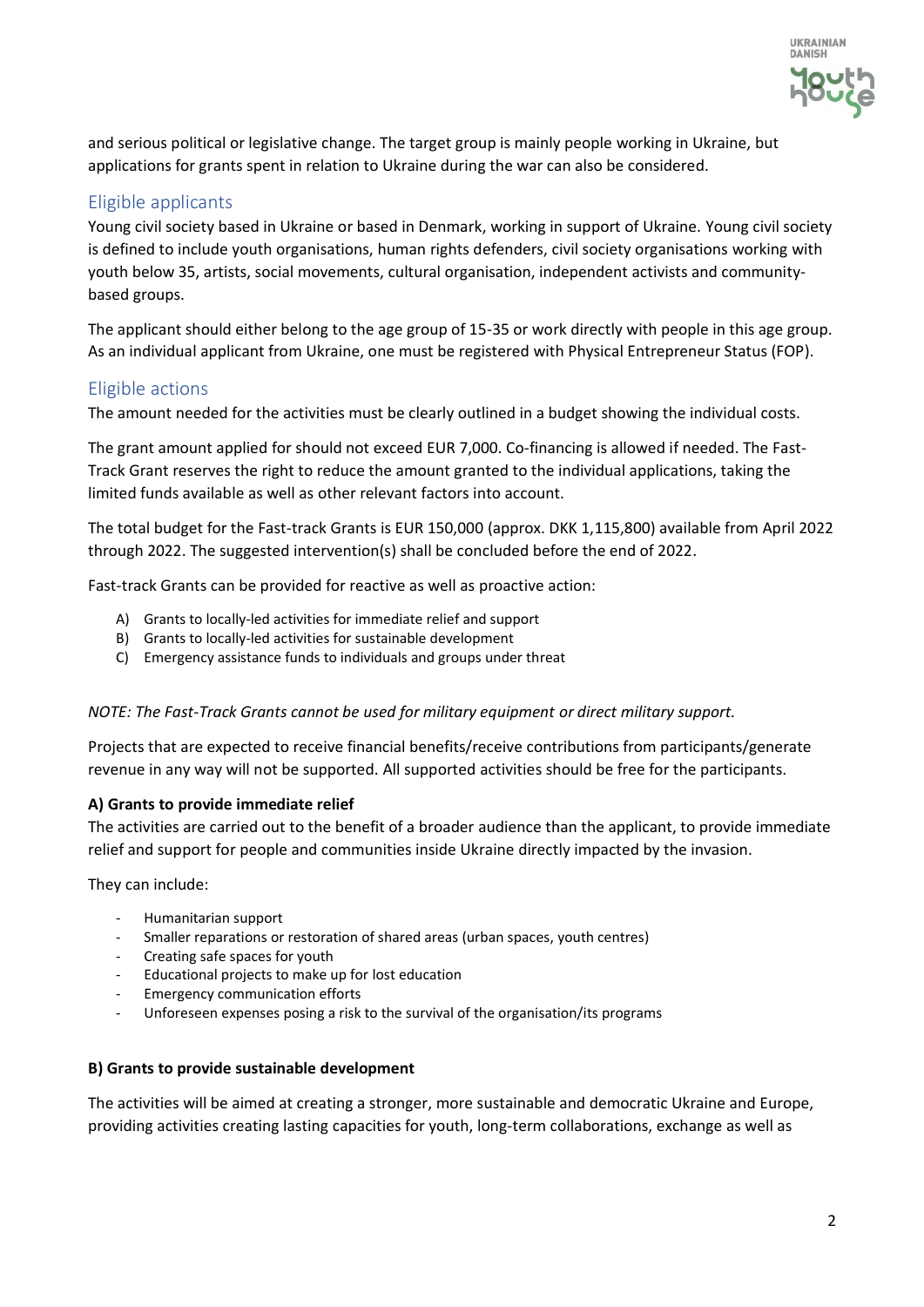

developing the ties between Ukraine and Denmark. Activities can take place in Ukraine, online or in Denmark. Projects made in partnership between Ukrainian and Danish organisations will be prioritized.

They can include:

- Capacity building for youth
- Creative, artistic or cultural projects
- Solidarity or informational activities about Ukraine
- Rebuilding Ukraine better (inclusive spaces, circular economy etc.)

#### **C) Emergency assistance funds to individuals and groups under threat**

Direct support for a group or an individual that has experienced war, threats, attacks, prosecution, imprisonment, torture, defamation, harassment, stigmatization, discrimination, exclusion, marginalization, displacement etc.

Provision of emergency assistance funds: provided to an individual or group under threat or intimidation who preferably is connected to the Ukrainian-Danish Youth House community. The type of activities/equipment that can be supported are:

- Humanitarian support
- Necessary medical and safety equipment
- Temporary relocation of individuals at immediate risk
- Support to temporarily relocated individuals enabling them to continue their artistic/civil society/activist work
- Replacement of ICT and assets confiscated or damaged in the war
- Other relevant activities identified by the applicant

## Process for applying

Applications are handled on a rolling basis for eligible applicants. The Ukrainian-Danish Youth House ensures that the application meets the eligibility criteria and assesses the application based on the assessment criteria, on knowledge from partnerships and the Youth House's work in Ukraine and Denmark.

- 1) All applications who initially meet the purpose and criteria in these guidelines will be considered for the Grant.
- 2) One person or youth organisation can submit no more than 3 applications per each grant type during one calendar year.
- 3) The Ukrainian-Danish Youth House may allocate lower amounts than applied for, taking into consideration the activity's needs, available funds and appropriate distribution of grants.
- 4) Should any need for major adjustments to a granted activity occur after the Grant Committee has approved an application, the adjustments must be approved by the Ukrainian-Danish Youth House before the activity is carried out.

#### **The assessment criteria are as follows:**

• The need and urgency of the action